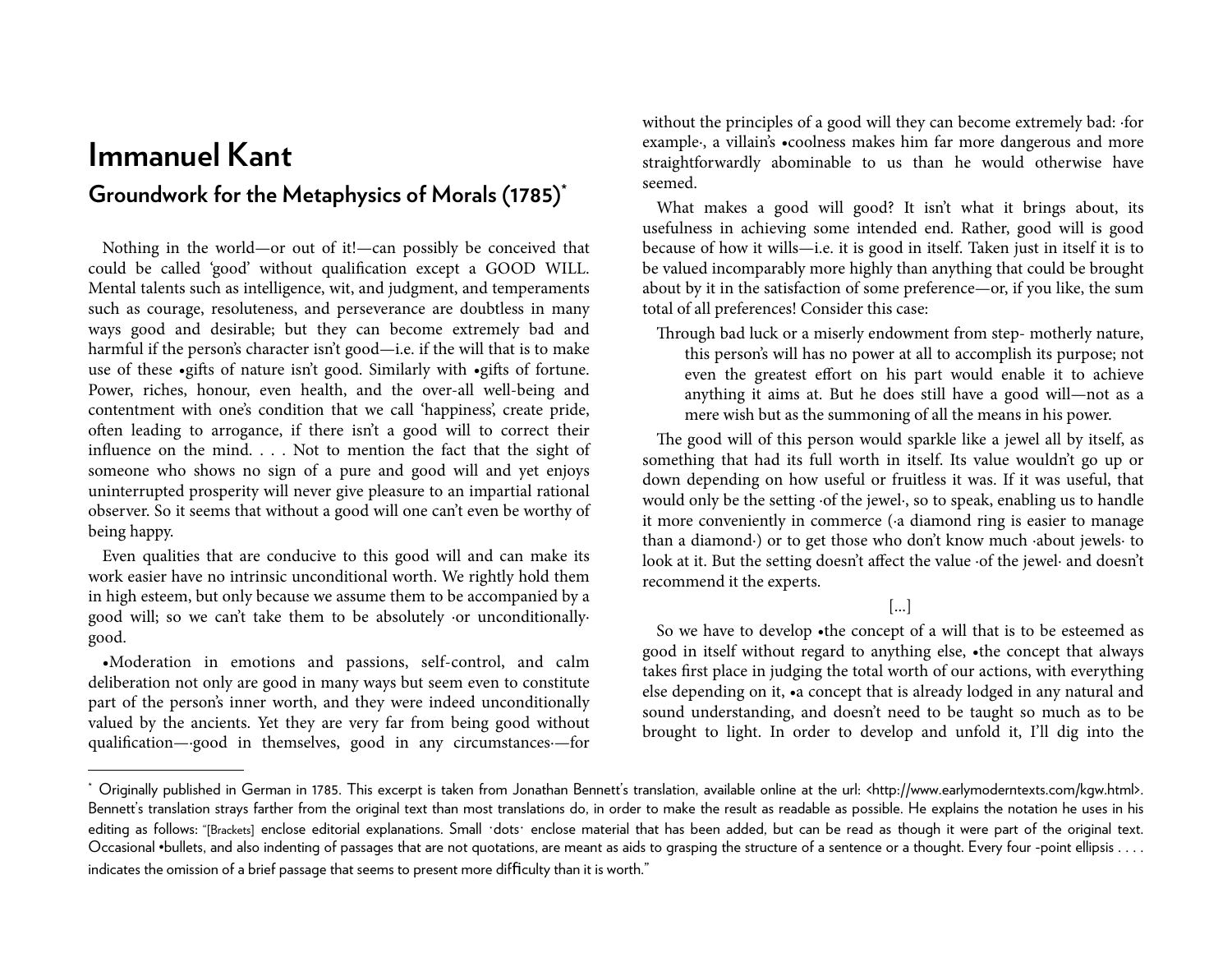concept of duty, which contains it. The concept of a good will is present in the concept of duty, ·not shining out in all its objective and unconditional glory, but rather· in a manner that brings it under certain subjective •restrictions and •hindrances; but •these are far from concealing it or disguising it, for they rather bring it out by contrast and make it shine forth all the more brightly. ·I shall now look at that contrast·.

·My topic is the difference between doing something from duty and doing it for other reasons. In tackling this, I shall set aside without discussion two kinds of case—one for which my question doesn't arise, and a second for which the question arises but is too easy to answer for the case to be interesting or instructive. Following those two, I shall introduce two further kinds of case·. (1) I shan't discuss actions which even if they are useful in some way or other—are clearly opposed to duty, because with them the question of doing them from duty doesn't even arise. (2) I shall also ignore cases where someone does A, which really is in accord with duty, but where what he directly wants isn't to perform A but to perform B which somehow leads to or involves A. ·For example: he  $(B)$  unbolts the door so as to escape from the fire, and in so doing he  $(A)$ enables others to escape also. There is no need to spend time on such cases·, because in them it is easy to tell whether an action that is in accord with duty is done •from duty or rather •for some selfish purpose. (3) It is far harder to detect that difference when the action the person performs —one that is in accord with duty—is what he directly wanted to do, ·rather than being something he did only because it was involved in something else that he directly wanted to do·. Take the example of a shopkeeper who charges the same prices for selling his goods to inexperienced customers as for selling them to anyone else. This is in accord with duty. But there is also a prudential and not-duty-based motive that the shopkeeper might have for this course of conduct: when there is a buyers' market, he may sell as cheaply to children as to others so as not to lose customers. Thus the customer is honestly served, but we can't infer from this that the shop-keeper has behaved in this way from duty and principles of honesty. His own advantage requires this behaviour, and we can't assume that in addition he directly wants something for his customers and out of love for them he charges them all the same price. His conduct of his policy on pricing comes neither from duty nor from directly wanting it, but from a selfish purpose. [Kant's German really does say

first that the shop-keeper isn't led by a direct want and then that he is. His point seems to be this: The shop-keeper does want to treat all his customers equitably; his intention is aimed at precisely that fact about his conduct (unlike the case in (2) where the agent enables other people to escape but isn't aiming at that at all). But the shop-keeper's intention doesn't stop there, so to speak; he wants to treat his customers equitably not because of what he wants for them, but because of how he wants them to behave later in his interests. This involves a kind of indirectness, which doesn't assimilate this case to (2) but does distinguish it from a fourth kind of conduct that still isn't morally worthy but not because it involves the 'indirectness' of (2) or that of (3).]

(4) It is a duty to preserve one's life, and moreover everyone directly wants to do so. But because of  $\cdot$ the power of $\cdot$  that want, the often anxious care that most men have for their survival has no intrinsic worth, and the maxim Preserve yourself has no moral content. Men preserve their lives according to duty, but not from duty. But now consider this case:

Adversities and hopeless sorrow have completely taken away this unfortunate man's relish for life. But his fate has not made him ·passively· •despondent or dejected. He is strong in soul, and is •exasperated at how things have gone for him, ·and would like actively to do something about it. Specifically-, he wishes for death. But he preserves his life without loving it, not led by any want or fear, but acting from duty.

For this person the maxim Preserve yourself has moral content.

We have a duty to be charitably helpful where we can, and many people are so sympathetically constituted that without any motive of vanity or selfishness they •find an inner satisfaction in spreading joy and •take delight in the contentment of others if they have made it possible. But I maintain that such behaviour, done in that spirit, has no true moral worth, however amiable it may be and however much it accords with duty. It should be classed with ·actions done from· other wants, such as the desire for honour. With luck, someone's desire for honour may lead to conduct that in fact accords with duty and does good to many people; in that case it deserves •praise and •encouragement; but it doesn't deserve •high esteem, because the maxim ·on which the person is acting· doesn't have the moral content of an action done not because the person likes acting in that way but from duty. [In this context, 'want' and 'liking' and 'desire' are used to translate Neigung, elsewhere in this version translated as 'preference'; other translations mostly use 'inclination'.]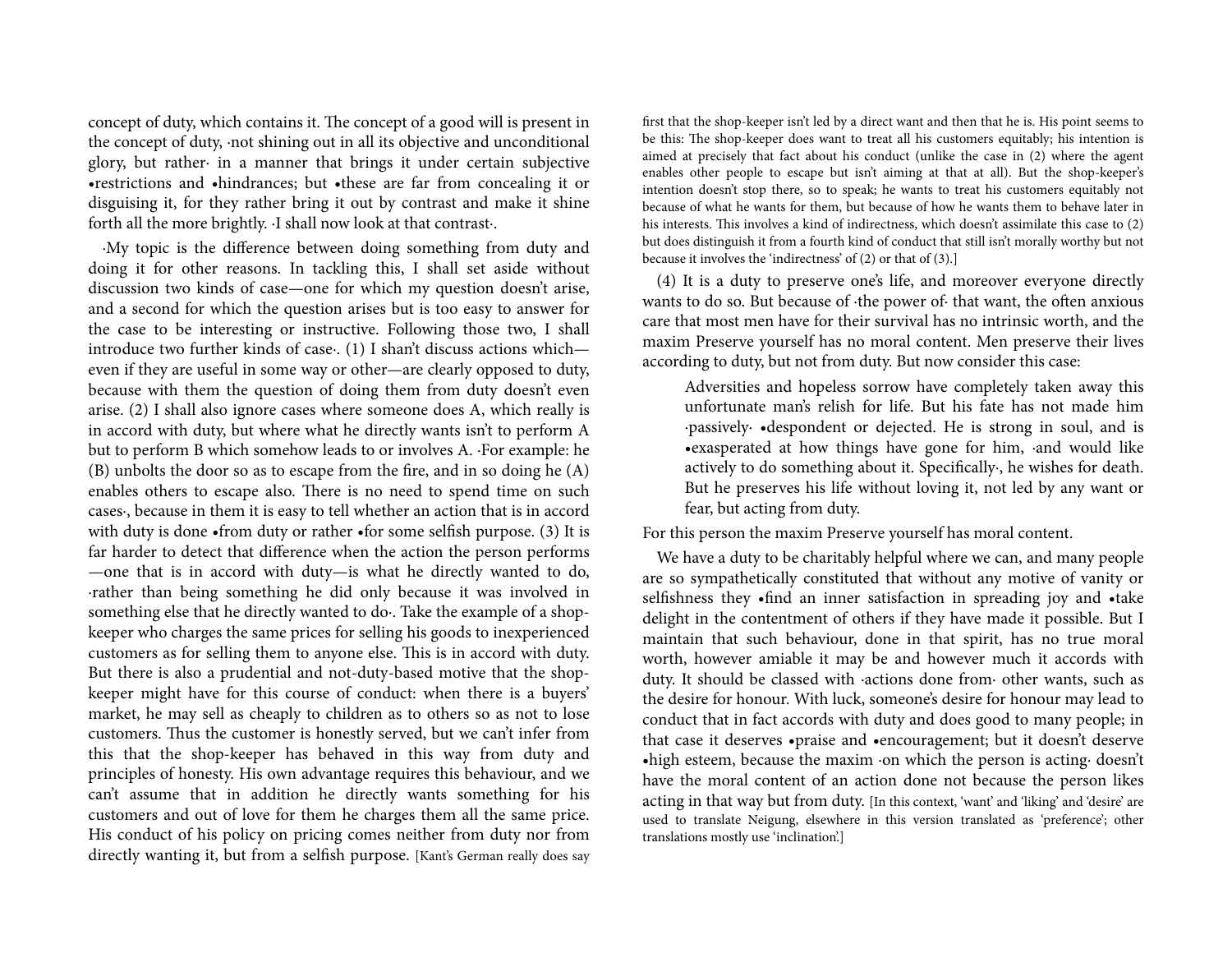So an action's moral value doesn't lie in •the effect that is expected from it, or in •any principle of action that motivates it because of this expected effect. All the expected effects—something agreeable for me, or even happiness for others—could be brought about through other causes and don't need •the will of a rational being, whereas the highest good—what is unconditionally good—can be found only in •such a will. So this wonderful good, which we call moral goodness, can't consist in anything but the thought of law in itself that only a rational being can have—with the will being moved to act by this thought and not by the hoped-for effect of the action. When the person acts according to this conception, this moral goodness is already present •in him; we don't have to look for it •in the upshot of his action.1 [In passages like this, 'thought' translates Vorstellung = 'mental representation'.]

So we have a law the thought of which can settle the will without reference to any expected result, and must do so if the will is to be called absolutely good without qualification; what kind of law can this be? Since I have robbed the will of any impulses that could come to it from obeying any law, nothing remains to serve as a ·guiding· principle of the will except *conduct's universally conforming to law as such*. That is, I ought **never to act in such a way that I couldn't also will that the maxim on**  which I act should be a universal law. In this context the *guiding* principle of the will is conformity to law as such, not bringing in any particular law governing some class of actions; and it must serve as the will's principle if duty is not to be a vain delusion and chimerical concept. Common sense in its practical judgments is in perfect agreement with this, and constantly has this principle in view.

## [...]

Since every practical law represents some possible action as •good, and thus as •necessary for anyone whose conduct is governed by reason, what every imperative does is to specify some action that is

•necessary according to the principle of a will that has something good about it.

If the action would be good only as a means to something else, the imperative is hypothetical; but if the action is thought of as good in itself and hence as

•necessary in a will that conforms to reason, which it has as its principle,

the imperative is categorical.

[...]

When I have the general thought of a hypothetical im- perative, I can't tell just from this thought what such an imperative will contain. To know that, I have to know what the condition is. But when I have the thought categorical imperative, I know right away what it will contain. For all the imperative contains is

the law, and

the necessity that the maxim conform to the law;

and the law doesn't contain any condition limiting it (·comparable with the condition that is always part of a hypothetical imperative·). So there is nothing left for the maxim to conform to except the universality of a law as such, and what the imperative represents as necessary is just precisely that conformity of maxim to law.

So there is only one categorical imperative, and this is it: **·Act only on that maxim through which you can at the same time will that it should become a universal law·.**

Now if all imperatives of duty can be derived from this one imperative as a principle, we'll at least be able to show what we understand by the concept of duty, what the concept means, even if we haven't yet settled whether so-called 'duty' is an empty concept or not.

[...]

I want now to list some duties, adopting the usual division of them into •duties to ourselves and •duties to others, and into •perfect duties and •imperfect duties.

(1) A man who has been brought by a series of troubles to the point of despair and of weariness with life still has his reason sufficiently to ask himself: 'Wouldn't it be contrary to my duty to myself to take my own life?' Now he asks: 'Could the maxim of my action ·in killing myself· become a universal law of nature?' Well, here is his maxim:

For love of myself, I make it my principle to cut my life short when prolonging it threatens to bring more troubles than satisfactions.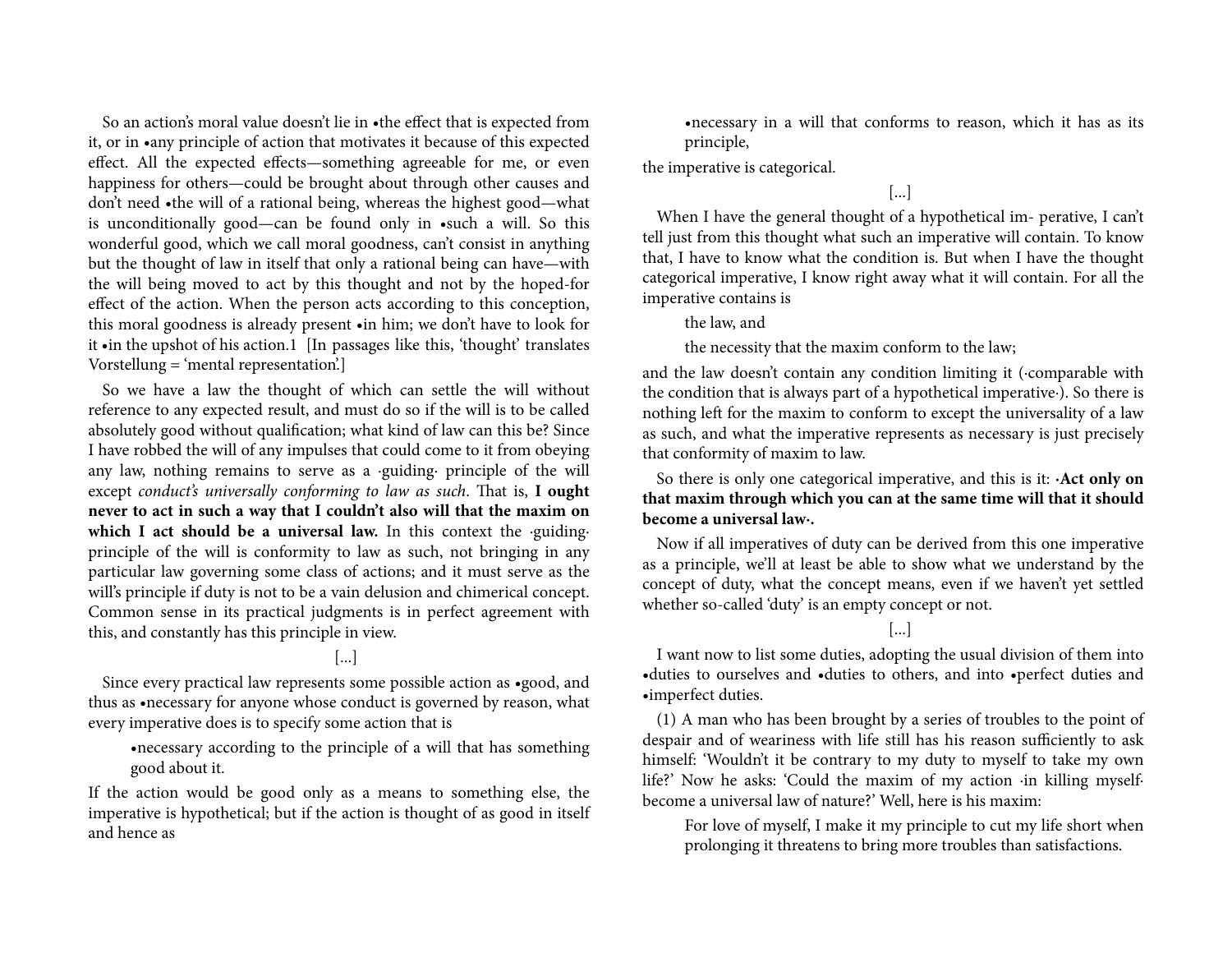So the question is whether this principle of self-love could become a universal law of nature. If it did, that would be a nature that had a law according to which a single feeling •created a life-affirming push and also •led to the destruction of life itself; and we can see at a glance that such a 'nature' would contradict itself, and so couldn't be a nature. So the maxim we are discussing couldn't be a law of nature, and therefore would be utterly in conflict with the supreme principle of duty.

(2) Another man sees himself being driven by need to borrow money. He realizes that no-one will lend to him unless he firmly promises to repay it at a certain time, and he is well aware that he wouldn't be able to keep such a promise. He is disposed to make such a promise, but he has enough conscience to ask himself: 'Isn't it improper and opposed to duty to relieve one's needs in that way?' If he does decide to make the promise, the maxim of his action will run like this:

When I think I need money, I will borrow money and promise to repay it, although I know that the repayment won't ever happen.

·Here he is—for the rest of this paragraph—reflecting on this : 'It may be that this principle of self-love or of personal advantage would fit nicely into my whole future welfare, ·so that there is no prudential case against it·. But the question remains: would it be right? ·To answer this·, I change the demand of self-love into a universal law, and then put the question like this: If my maxim became a universal law, then how would things stand? I can see straight off that it could never hold as a universal law of nature, and must contradict itself. For if you take a law saying that anyone who thinks he is in need can make any promises he likes without intending to keep them, and make it universal ·so that everyone in need does behave in this way·, that would make the promise and the intended purpose of it impossible—no-one would believe what was promised to him but would only laugh at any such performance as a vain pretence.'

(3) A third finds in himself a talent that could be developed so as to make him in many respects a useful person. But he finds himself in comfortable circumstances, and would rather indulge in pleasure than take the trouble to broaden and improve his fortunate natural gifts. But now he asks whether his maxim of neglecting his gifts, agreeing as it does with his liking for idle amusement, also agrees with what is called 'duty'. He sees that a system of nature conforming with this law could indeed exist, with everyone behaving like the Islanders of the south Pacific, letting their talents rust and devoting their lives merely to idleness, indulgence, and baby-making—in short, to pleasure. But he can't possibly will that this should become a universal law of nature or that it should be implanted in us by a natural instinct. For, as a rational being, he necessarily wills that all his abilities should be developed, because they serve him and are given to him for all sorts of possible purposes.

(4) A fourth man, for whom things are going well, sees that others (whom he could help) have to struggle with great hardships, and he thinks to himself:

What concern of mine is it? Let each one be as happy as heaven wills, or as he can make himself; I won't take anything from him or even envy him; but I have no desire to contribute to his welfare or help him in time of need.

If such a way of thinking were a universal law of nature, the human race could certainly survive—and no doubt that state of humanity would be better than one where everyone chatters about sympathy and benevolence and exerts himself occasionally to practice them, while also taking every chance he can to cheat, and to betray or otherwise violate people's rights. But although it is possible that that maxim should be a universal law of nature, it is impossible to will that it do so. For a will that brought that about would conflict with itself, since instances can often arise in which the person in question would need the love and sympathy of others, and he would have no hope of getting the help he desires, being robbed of it by this law of nature springing from his own will.

[...]

But suppose there were something whose existence in itself had absolute value, something which as an end in itself could support determinate laws. That would be a basis—indeed the only basis—for a possible categorical imperative, i.e. of a practical law.

·There is such a thing! It is a human being! I maintain that man—and in general every rational being—exists as an end in himself and not merely as a means to be used by this or that will at its discretion. Whenever he acts in ways directed towards himself or towards other rational beings, ·a person serves as a means to whatever end his action aims at; but he must always be regarded as also an end. Things that are